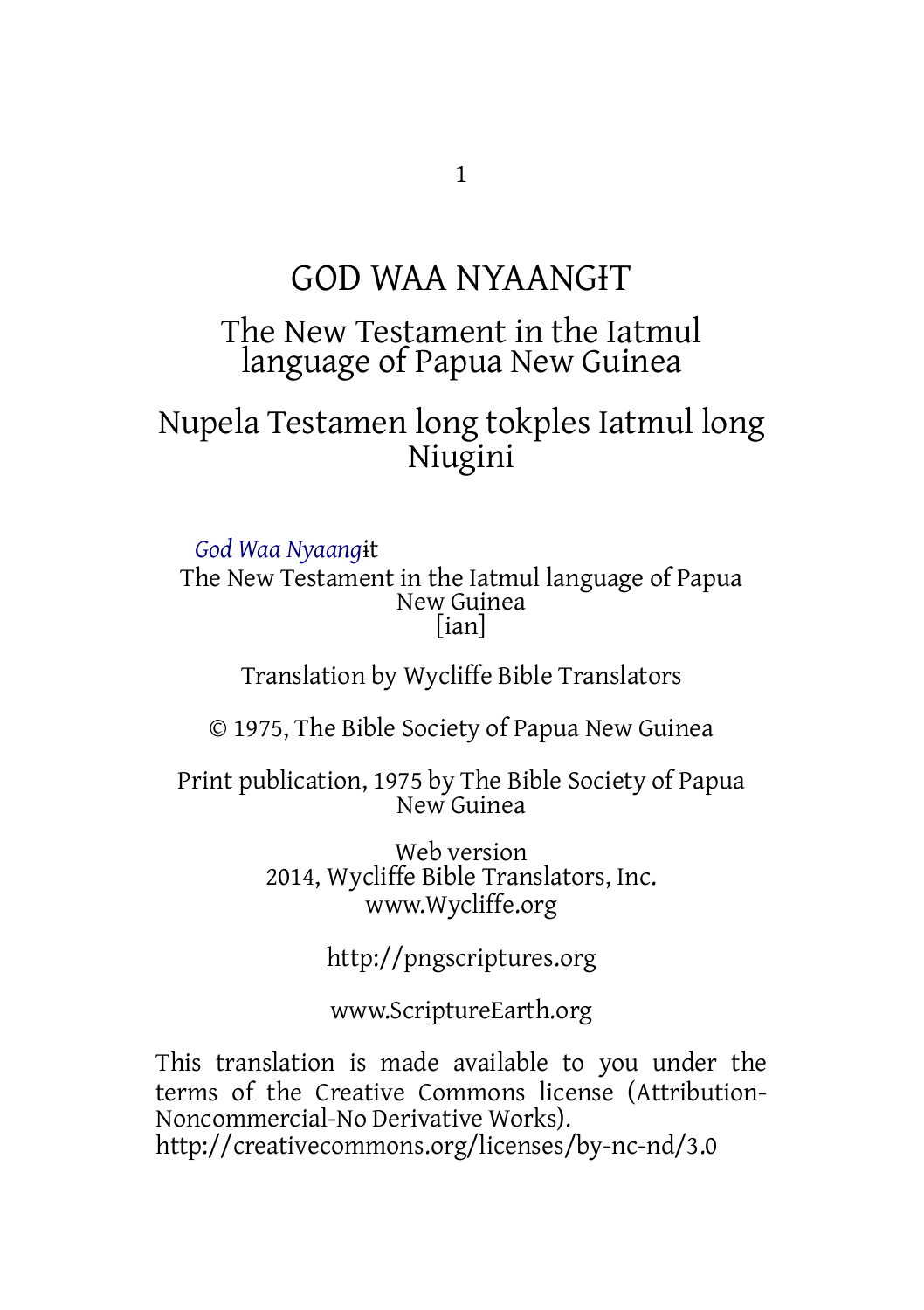Your are free to share — to copy, distribute and transmit the text under the following conditions:

- Attribution. You must attribute the work to *Wycliffe Bible Translators* (but not in any way that suggests that they endorse you or your use of the work).
- Noncommercial. You may not use this work for commercial purposes.
- No Derivative Works. You may not alter, transform, or build upon this work.
- In addition, you have permission to port the text to different file formats, as long as you don't change any of the text or punctuation of the Bible.

Notice — For any reuse or distribution, you must make clear to others the license terms of this work.

Tok Orait

Dispela Buk Baibel i kam wantaim tok orait na lo bilong Creative Commons Attribution-Noncommercial-No Derivative Works license. Em i tok olsem yu ken givim kopi long narepela manmeri. Yu ken wokim kopi na givim long husat i laikim. Tasol, yu mas tok klia dispela samting i kam long *http://tokplesbaibel.org.* Yu no ken kisim mani na salim dispela. Yu mas givim nating. Na tu, yu no ken senisim Tok.

Ol piksa i kam wantim ol Baibel na narapela buk i stap long dispela sait i gat tok orait long usim wantaim dispela samting tasol. Sapos yu laik narapela tok orait, yu mas askim husat i papa bilong copyright long dispela ol piksa. Sapos yu laik stretim samting i no orait long dispela tok orait, stretim tok, salim Buk Baibel, o tainim Tok bilong God long nupela tok ples, yu ken askim mipela.

Olgeta tok orait na lo long tok ples English i stap long *http://creativecommons.org/licenses/by-nc-nd/3.0/legalcode.*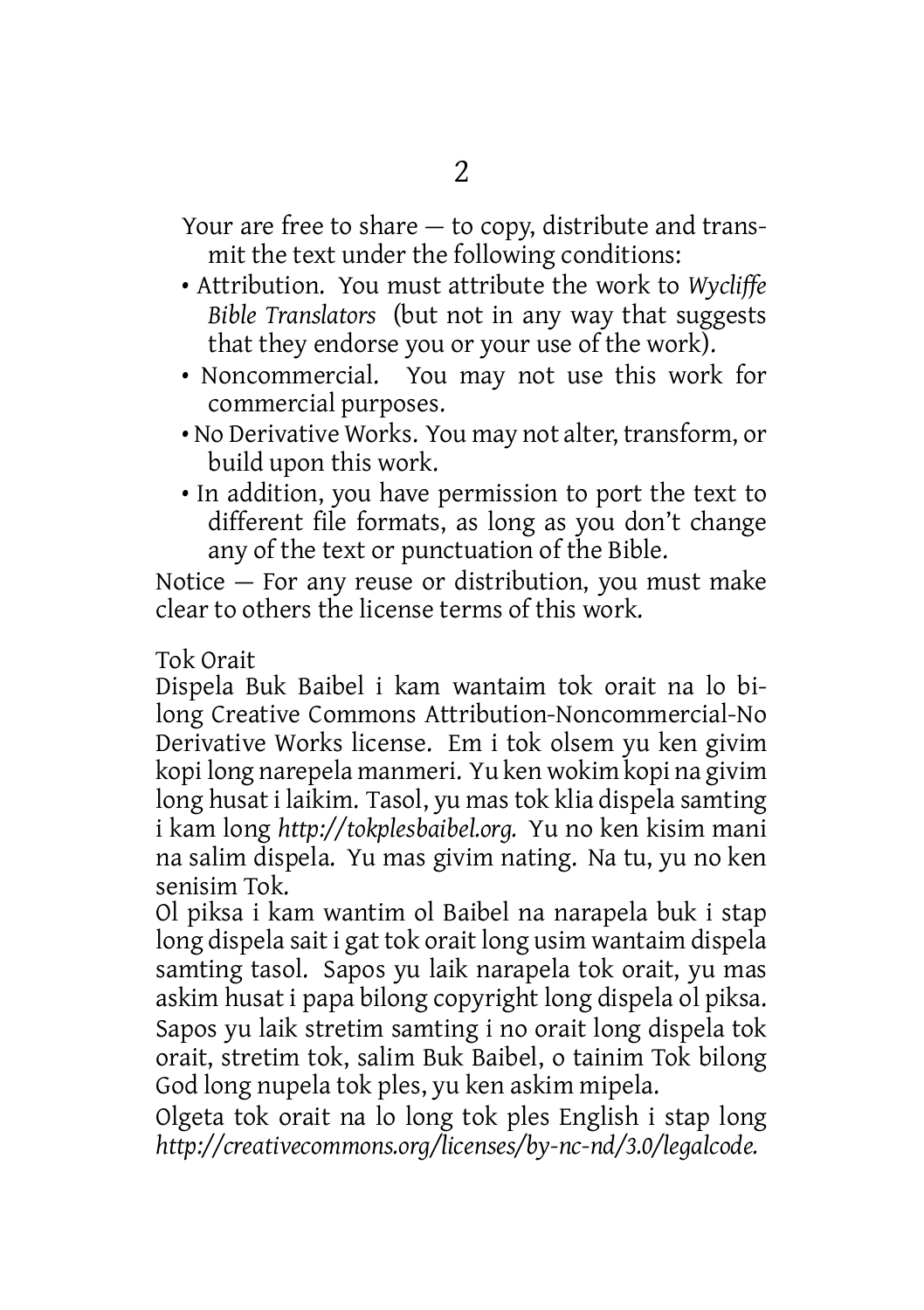Sapos yu gat askim long dispela, plis askim mipela.

### Kan Buk Tɨga Nyaangɨt

Nyaangɨt[tab]Nyaangɨtna sɨ[tab]Pes

#### Tat Ta Nyaangɨt

Kan bukmba nyinga waymba namba vɨgiyangwuk. Kan namba vesna namba. Nɨndɨ vesmba kan mak vɨgiyangwuk. Kan mak vɨlaa ves tamba ngɨlɨndɨ waa yelavɨk.

Nat vesna namba kɨngi vak 2-3 pɨlɨwutnɨn. Kɨngi vat tɨga namba vɨlaa yelavɨk. Ves vɨlɨlk kɨta kavamba lɨgandɨ waa yelavɨk.

Nat nyaangɨt kɨngi vat pɨlɨwutnɨn; Ngu yagula Jon mbuta nyaangɨt. Kɨngi vattɨga nyaangɨt God waa nyaangɨt ana ndɨ. Kan nyaangɨt ngɨni tɨga nyaangɨtna angwa nyaangɨt. Nɨn nɨna maawutmba pɨlɨwutnɨn. Tamba la nɨmba ndi ana piliwutndi.